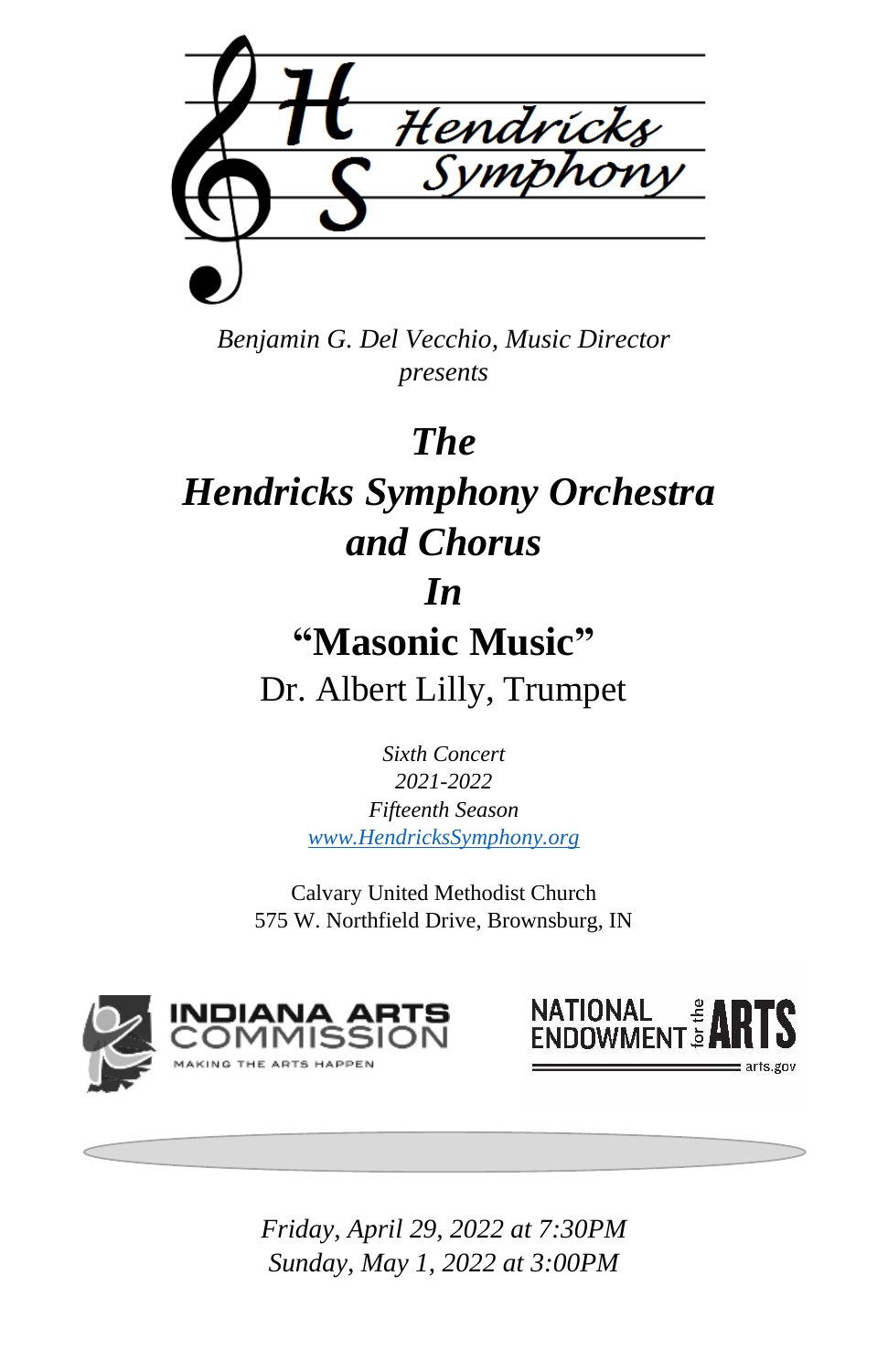## *Masonic Music*

*Hendricks Symphony Orchestra and Chorus*

*Benjamin G. Del Vecchio, Music Director Dr. Albert Lilly, Trumpet Friday, April 29 at 7:30 PM and Sunday, May 1 at 3:00 PM Calvary United Methodist Church, 575 W. Northfield Dr., Brownsburg, IN 46112*

#### **PROGRAM**

**Solemn Strikes the Funeral Chimes** Ignaz Pleyel (1757-1831) arr. Dr. Albert Lilly *Hendricks Symphony Orchestra and Chorus*

**Overture to** *The Magic Flute,* **K. 620** Wolfgang Amadeus Mozart (1756-1791) *Hendricks Symphony Orchestra*

**Ave Verum Corpus, K. 618** Wolfgang Amadeus Mozart (1756-1791) *Hendricks Symphony Orchestra and Chorus*

**Masonic Funeral Music in C Minor, K. 477**

Wolfgang Amadeus Mozart (1756-1791) *Hendricks Symphony Orchestra*

**Trumpet Concerto in E Flat Major, Hob. VII e/1** 

Franz Josef Haydn (1732-1809)

I. Allegro II. Andante III. Finale, Allegro

> *Hendricks Symphony Orchestra Dr. Albert Lilly, trumpet*

#### **INTERMISSION**

**Finlandia, Op. 26 Jean** Sibelius (1865-1957) *Hendricks Symphony Orchestra and Chorus* **Les Préludes ("The Beginnings") Symphonic Poem No. 3, S. 97** Franz Liszt (1811-1886) *Hendricks Symphony Orchestra* **God Bless America** Irving Berlin (1888-1989) arr. Ringwald *Hendricks Symphony Orchestra and Chorus* **The Stars and Stripes Forever** John Philip Sousa (1854-1932) *Hendricks Symphony Orchestra*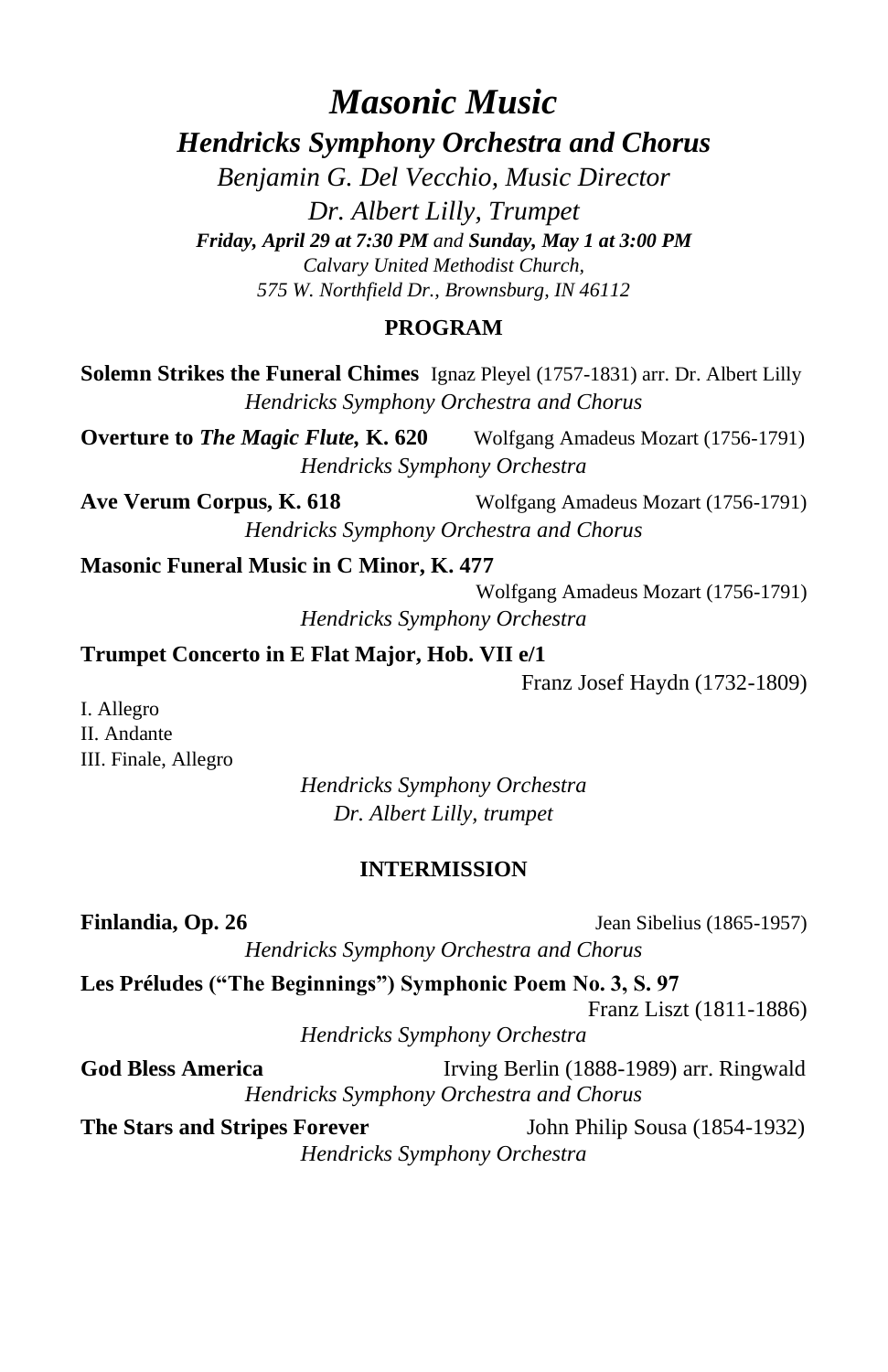

## *Benjamin G. Del Vecchio Music Director*

Benjamin G. Del Vecchio was born in Boston, Massachusetts, the grandson of Italian immigrants. His maternal grandfather, Pellegrino Cerulli, an avid music lover, was undoubtedly a major influence on his choice of professions, often paying a week's salary for opera tickets to hear Caruso that only provided standing room behind a pillar. He named each of his seven children after Verdi opera leading characters, and when visiting

his grandson, would insist that he play "seven-a songs" for him on the piano (no repetitions tolerated). At age fourteen, Benjamin had a life crisis because he didn't know what he was going to do when he grew up, and after struggling to decide between becoming a priest or an orchestra conductor, he chose the latter. To hear Frederik Prausnitz (his conducting professor at the New England Conservatory of Music) tell it, Del Vecchio strode into his office, grabbed him by the lapels, and informed him that he would be studying with him. Until then, there had not been an undergraduate degree in conducting at the Conservatory. Del Vecchio received his Bachelor's and Master's Degrees from there and did doctoral work at Indiana University in Bloomington. Most of his career has consisted of creating or building music programs. At Taylor University, he built a fifty-five member orchestra from an initial group of five instrumentalists. From there he became founder of the Marion Philharmonic and Kokomo Symphony, as well as conducting the Owensboro (Kentucky) Youth Orchestra. After moving to Kokomo in 1978, he became full-time Music Director of the Kokomo Symphonic Society and formed both the Kokomo Symphonic Chorus and Youth Orchestra. The Eighties found him in Indianapolis, conducting both the Carmel Symphony and Indianapolis Philharmonic Orchestra. A part-time position as choir director at St. Alphonsus Church in Zionsville led to twenty-five years' conducting various choral groups in this area. In 2007, he teamed up with members of this community to actualize the concept of a west-suburban chorus and orchestra. Thus the Hendricks Symphonic Society was created. Del Vecchio lives in Avon with his wife Joyce and raises tropical fish.

Photo Credit: Avon Magazine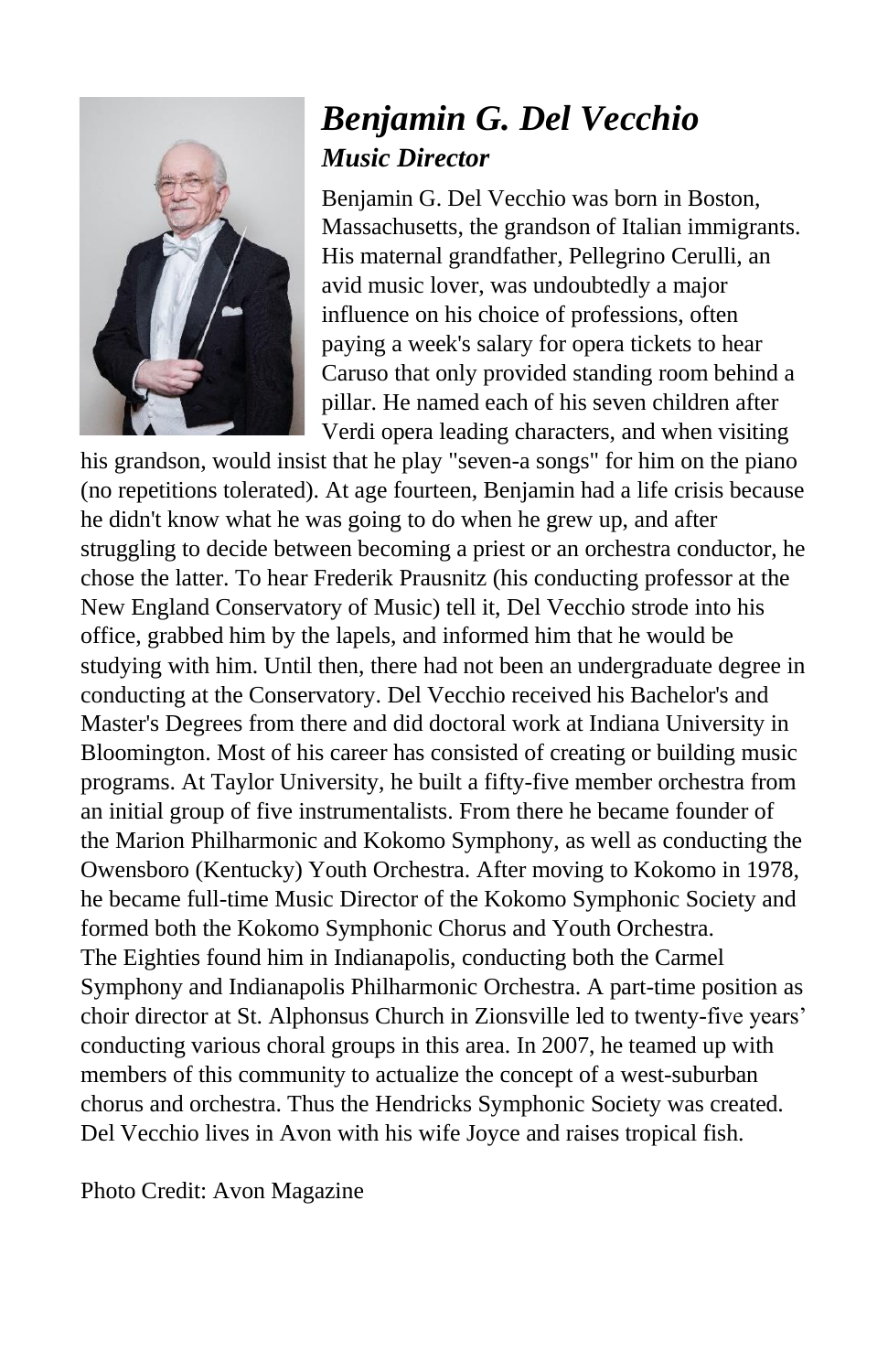# *Hendricks Symphony Orchestra*

Benjamin G. Del Vecchio, Conductor

### *First Violin*

Benjamin Abel, Concertmaster Shauna Barravecchio, principal Glenn Johnson Gloria N. Gear Glenda Konopka Angela Roamer Easterday Tyler DeRon Baker Marcus Mizelle Erin Jeffery

#### *Second Violin*

Natalie Etter, principal Dana Dudle Lisa Hannon Rebecca Easton Ryan Larson Dana Hsu Aida Mimms Eric Clevenger

### *Viola*

Leonard Perkins, principal Debbie Botts

### *Cello*

Leonard Cheatham, principal Nolan Perry + Chris Weaver Katie Lockwood Matt Trefethen Elizabeth Efroymson

*Bass* Valerie Kern, principal Courtney Harding Sarah Grant

### *Flute*

Lydia Stephens Michelle A. Robinson

*Piccolo* Michelle A. Robinson

#### *Oboe*

Jamie Varvel, principal Dawn Zumbrun Brook Steppe

*English Horn* Brook Steppe

### *Clarinet*

Andrea Hoyt, principal Jay R.S. Parks Elizabeth Jones

*Bass Clarinet* Jay R.S. Parks

#### *Bassoon*

DeAnne Slater, principal Paul Nordby

#### *Horn*

Emily Schroeder, principal Holly Brown Joyce Del Vecchio Carrie Coutant Terri Ross

*(+) Scholarship student*

#### *Trumpet* Dr. Albert Lilly, principal Mason Root

Fionn Flaherty *Trombone*

Matthew Wargel, principal Gary M. Potter

*Bass Trombone* Jeffery Smallwood

*Tuba* Bernard J. Tripp, principal

*Timpani* Robert Clark Stevens, principal

*Percussion* John Nadelin, principal Fionn Flaherty

*Harp* Stephanie Hall

*Keyboard* Amy Eggleston

*Librarian* Natalie Etter

*Personnel Manager* Dr. Albert Lilly

*Videographer* Shauna Barravecchio

*Scholarship Chair* Jamie Varvel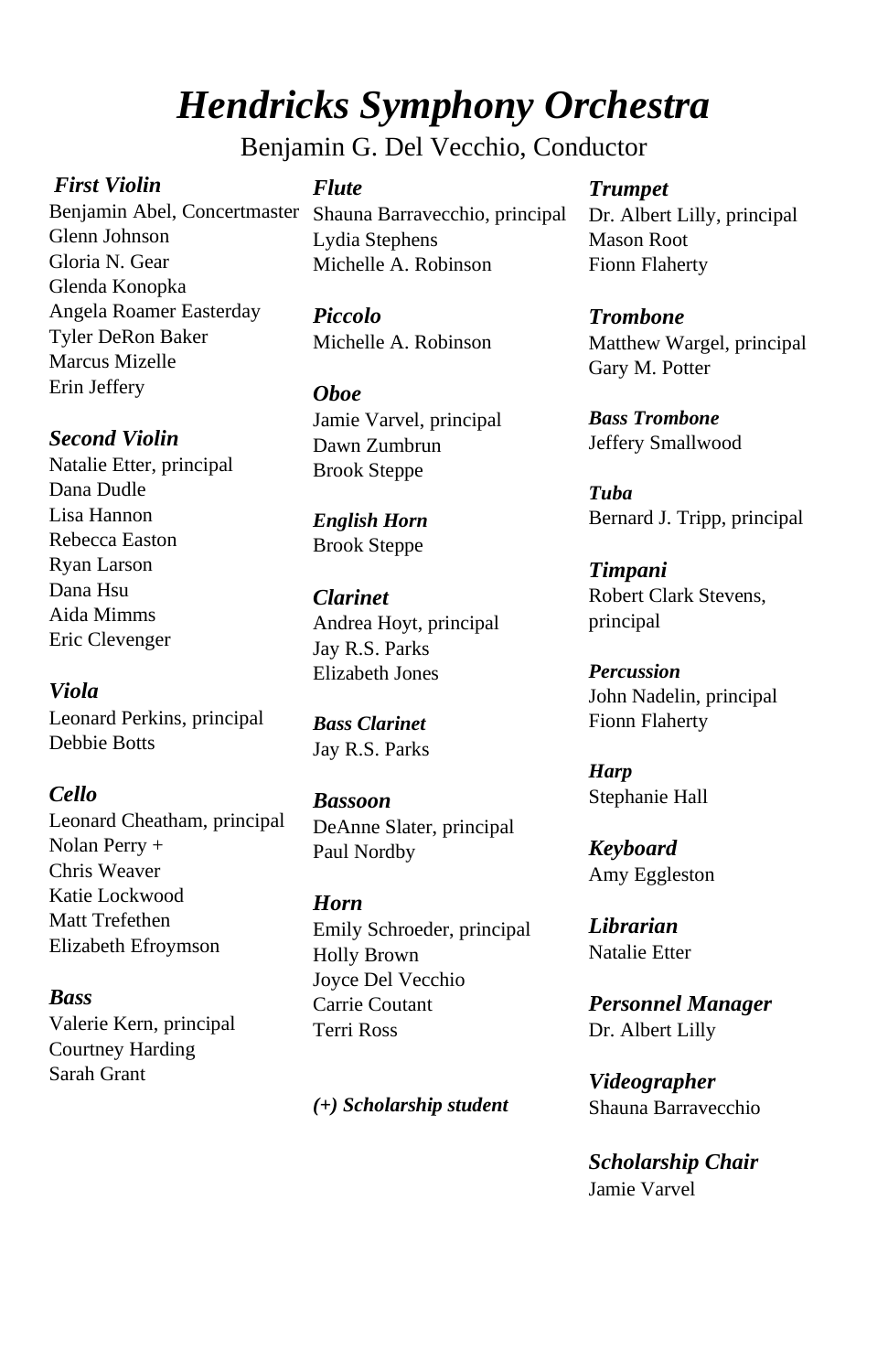# *Hendricks Symphony Chorus* Benjamin G. Del Vecchio, Conductor

### *Soprano:*

Carolyn Abbe Sandy Jett Kay Owens Diane Robinson Kristi Rubin Susan Sabol Amy Walpe Melanie Zeiner

### *Alto:*

Shannon Dillman Lorna Douville Susan Koralewski Jill Sprague Laurie Sweany

### *Baritone:*

John Carson Roger E. Dutcher- Personnel Manager Jerry Tarsan



**\*\*\*Unauthorized recording or photographing of any part of this performance is strictly prohibited. \*\*\***

**CONCERT ETIQUETTE:** Please be sure the electronic signal on your watch is turned off and any electronic devices are on silent. The noise of coughing and candy wrappers is extremely disturbing. Performances will begin promptly.

Latecomers will be seated only at the first convenient pause in the music. Those listeners who need to leave before the concert is over are asked to do so only during applause.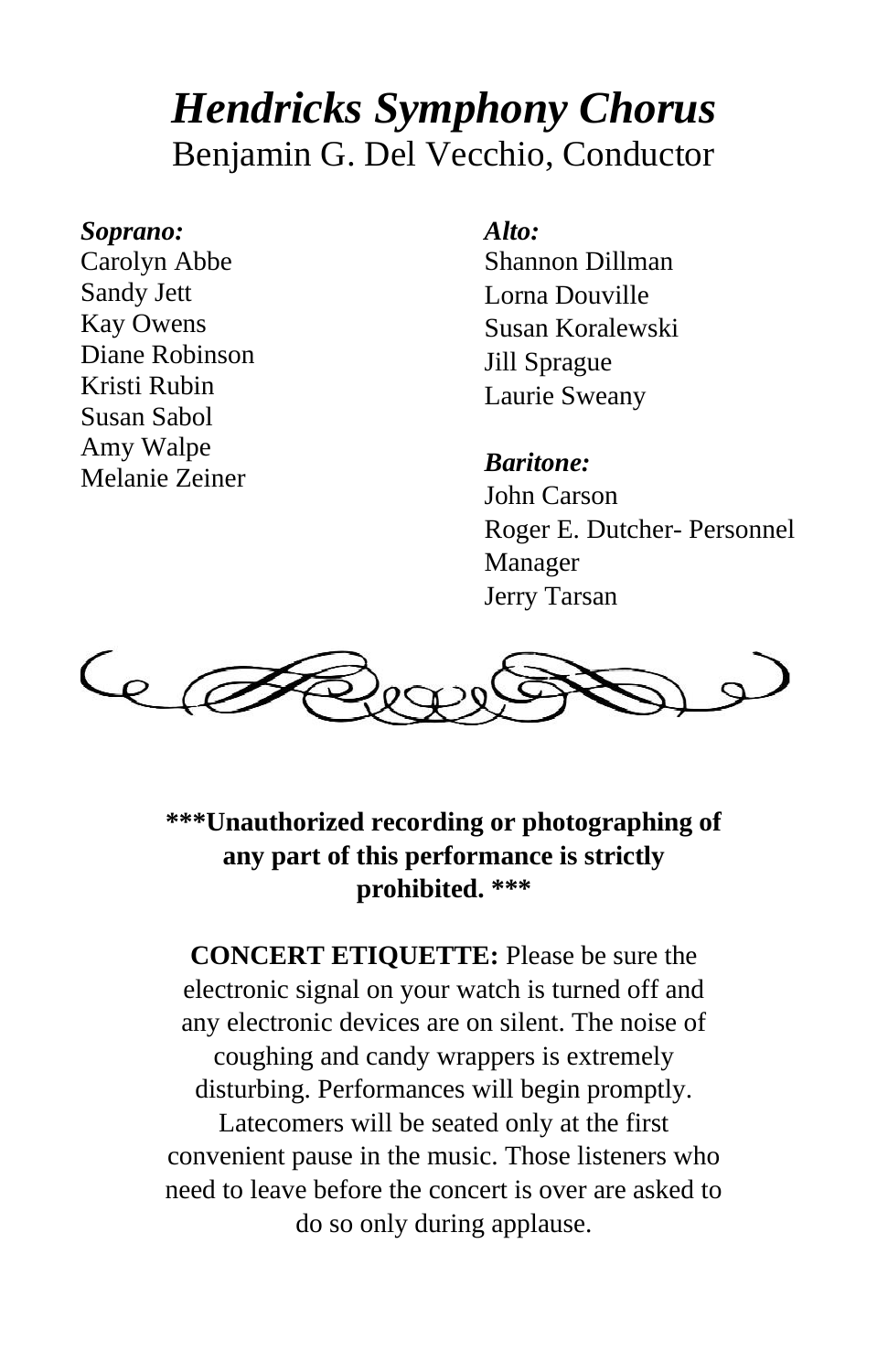

## *Dr. Albert Lilly Soloist, trumpet*

Dr. Albert Lilly is a native Hoosier, being born in Lafayette and raised at Attica, IN. He holds a Bachelor of Music degree from DePauw University, a Master of Music degree from Jordan College/Conservatory of Music at Butler University, and a Doctor of Music degree from the Indiana University Jacobs School of Music. He recently retired from

Marian University, where he taught concert and marching bands, all things brass, and most of the music education courses, and served as the arranger for all musical organizations at Marian. He current works with nearly a dozen high school band programs throughout the country as arranger, consultant, or program coordinator. Ensembles he has directed or arranged for have won more than 18 state, circuit, or association titles, and literally hundreds of best music and best general effect awards. Dr. Lilly previously worked with programs including those at Monrovia High School, Carmel High School, and Martinsville High School.

Dr. Lilly has been a member of the Central States Judges Association since 1996 and served as Music Caption Head from 2002 to 2016. In 2014, He was named as a member of the Central States Judges Association Hall of Fame. Dr. Lilly adjudicates state solo contest for ISSMA frequently and is an ISSMA Certified Adjudicator. Dr. Lilly adjudicates jazz and concert festivals and competitions for the Indiana State School Music Association, the Indiana Music Educators Association, and the Mid-States Band Association. He also adjudicates for Winter Guard International in the WGI Winds division.

Dr. Lilly is also a trumpet artist and clinician for the Vincent Bach Corporation, a division of Conn-Selmer located in Elkhart, IN. As a trumpeter, Dr. Lilly has served at the principal trumpet of orchestras many regional orchestras and has a long list guest and substitute appearances with orchestras throughout the United States. He currently serves as principal trumpet for the Hendricks Symphony Orchestra, as well as personnel manager and President of the Board of Directors. His trumpet work can be heard on National Public Radio, ESPN, PBS, and CBS Records.

Dr. Lilly is Calendar Editor for the International Trumpet Guild, and holds membership in the International Trumpet Guild, the American Society of Composers, Authors, and Publishers (ASCAP), Phi Mu Alpha Sinfonia, Pi Kappa Lambda, and Pi Lambda Theta. He is a Master Mason and a member of F. & amp; A.M. Lodge #103 in Dayton, IN. Dr. Lilly lives on the family farm near Martinsville, IN with his wife Vicki and their Bichon Frisè, Josie. Photo Credit: Brian Clark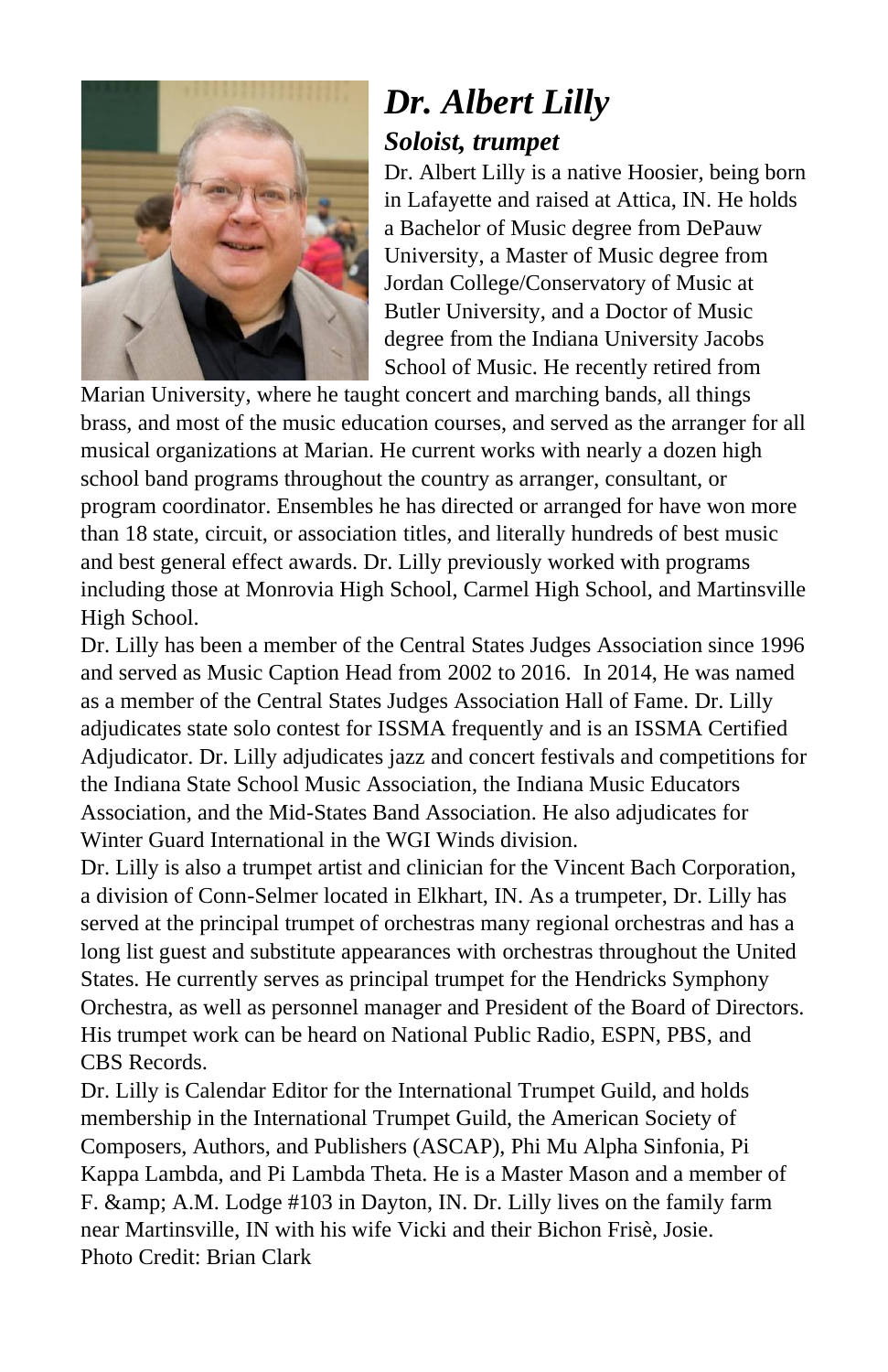# *Hendricks Symphony Board of Directors*

### **Officers:**

Dr. Albert Lilly, President Glenn Johnson, Vice-President Jill Sprague, Secretary John Nadelin, Treasurer

## *Members:*

Shauna Barravecchio, Orchestra Representative Yvonne Cavallini, Volunteers Coordinator/Chair Joyce Del Vecchio, Tickets and Patron Services Chair Roger E. Dutcher, Choral Representative Glenn Johnson, Community Member Dr. Albert Lilly, Community Member John Nadelin, Finance Chair Terri L. Ross, Governance Chair Jill Sprague, Arts Council Representative Scott Walton, Community Member

## *Ex Officio:*

Benjamin Del Vecchio, Music Director Amy Eggleston, Assistant Conductor Brenda A. Coley, Business Manager Holly Brown, Publicity Chair Jamie Varvel, Scholarship Chair Sue Walton, Marketing Coordinator Chris Weaver, Bookkeeper

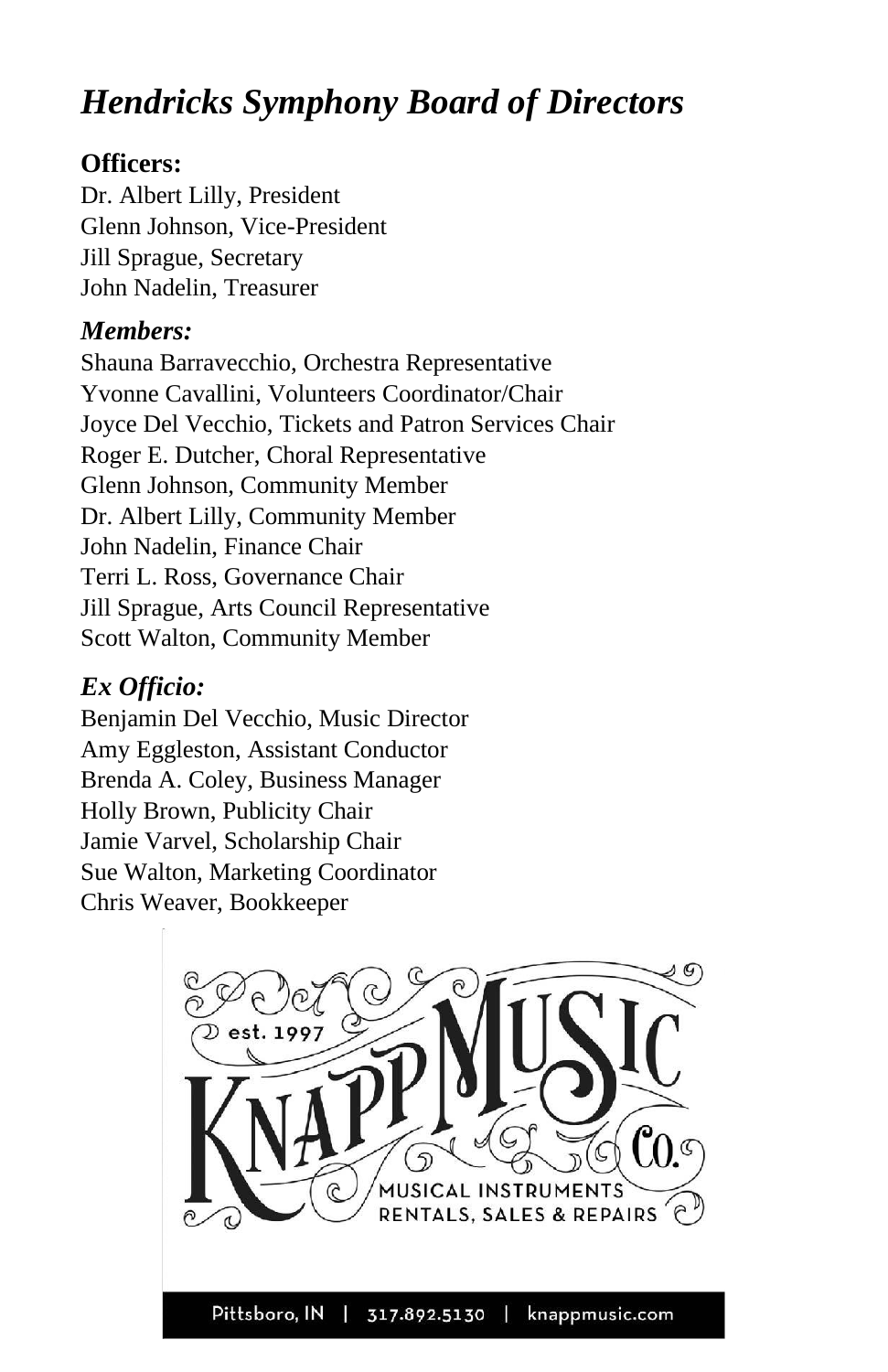# *Masonic Music*

Wolfgang Amadeus Mozart worked for the Archbishop of Salzburg and was seemingly not happy in the position, and neither was the Archbishop who actually kicked him out of the Cathedral in 1777. Young Mozart visited the empress of Austria, Maria Theresa, and had an affection for her daughter- Marie Antoinette. His hope was to marry her, but the childhood romance did not lead to marriage. Marie married Louis XVI and lost her head in the French Revolution. In Mozart's Opera "The Magic Flute," the Queen of the night is the Empress, Maria Theresa, who was known for having created the "Morality Police" in Austria.

Jean Sibelius is usually pictured as bald and was notoriously vain. One day while shaving he spotted a grey hair on his head, which some historians claim was already thinning. Sibelius found this "imperfection" unacceptable and shaved his head.

Franz Josef Haydn and his wife, Maria Anna Aloysia Apollonia Keller, were in what most described as an incompatible marriage and the two did not get along. The marriage produced no children, and since divorce was not an option at the time they each had partners outside of the relationship. Franz often delighted in taking long trips to London where he was exceedingly popular with the ladies. This is where he wrote his last 12 symphonies, called appropriately "The London Symphonies."

Franz Liszt was a virtuoso pianist and composer who was the darling of European nobility. He had many loves and the relationship with Marie d'Agoult produced a daughter. His daughter's name was Cosima who later married Richard Wagner. Liszt was also a well-known teacher and passionate advocate of new music.

Irving Berlin was born in Russia in 1888 and immigrated to the US at the age of 5. While ethnically Jewish, Berlin was a Freemason and a member of Munn Lodge no. 190k, New York City. He was a staunch advocate of civil rights, which earned him the enmity of FBI Director J. Edgar Hoover. He died in 1989 at the age of 101 in New York.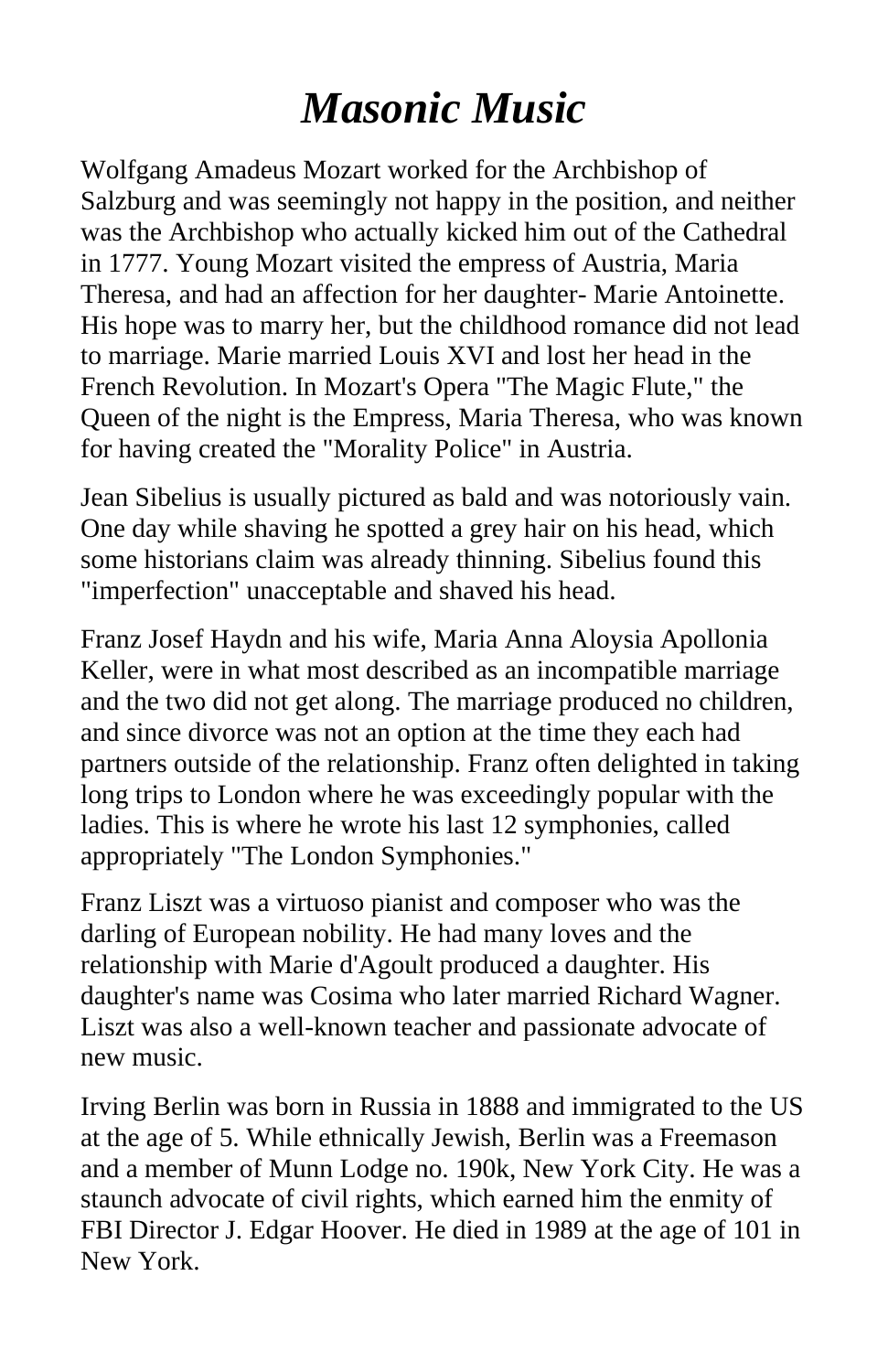# *Hendricks Symphony Donors*

## *Maestro's Circle (\$10,000+)*

*Concertmaster's Circle (\$5,000-\$9,999)* Indiana Arts Commission

## *Orchestra Circle (\$2,500-\$4,999)*

Anonymous, Duke Energy Foundation, Vernon & Lou Sullenger, Janet and James Wuellner

## *Patron (\$1,000-\$2,499)*

Benevity, Mr. & Mrs. Benjamin G. Del Vecchio, Mitchell and Debra Haase, Deborah Newton

## *Sustaining Member (\$500-\$999)*

Katherine Hirt Eggleston (in honor of Amy Eggleston), Hendricks Arts Council, Inc., Kroger, Lilly Matching Fund, Vicki & Al Lilly, John & Patricia Nadelin, Network For Good, Psi Iota Xi, Jill Sprague, Leslie & Chris Weaver

## *Supporting Member (\$250-\$499)*

Tim & Kathleen Bumgardner, Paula Cardoza-Jones, Yvonne & Daniel Cavallini Sr., Patrick & Rebecca Cavanagh, Dana Dudle, Gordon & Anne Heinrich, Amy & Jim Knapp, Patrick & Judy Laughlin, Charles & Diane Robinson, Carolyn and Bettie Seymour, Barbara Temple, Bernie & Ruth Tripp, Susan Watt, Jeffery & Melanie Zeiner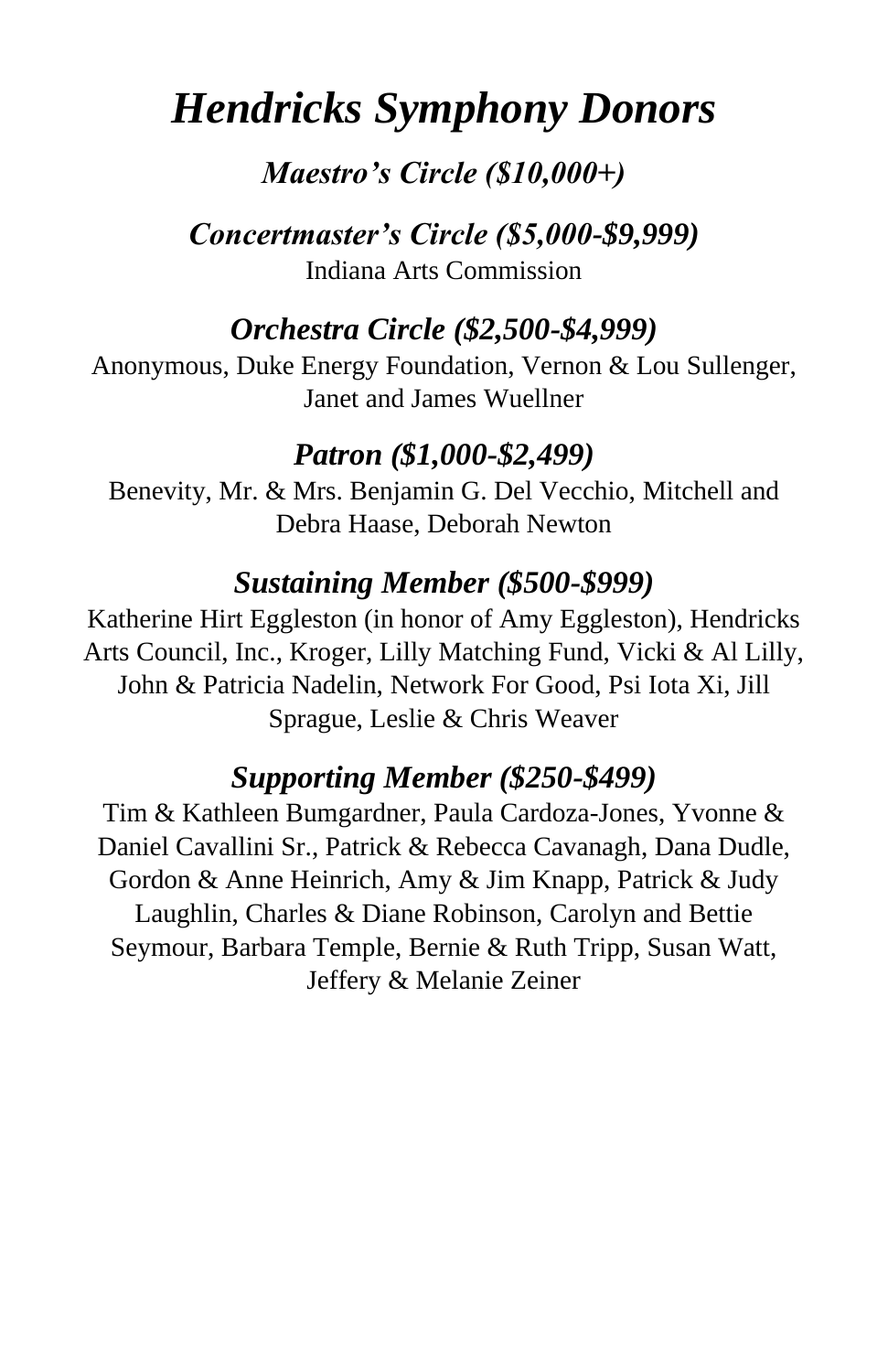# *Hendricks Symphony Donors cont.*

### *Contributing Member (\$100-\$249)*

Sue Agan, Amazon Smile, Anonymous, P.P. Billingsley, Robin & Lyle Boldt, Deborah Botts, Yvonne & Daniel Cavallini, Stevin & Wanda Cook, Duke Energy, Roger & Julie Dutcher, Joe & Darlene Etter, Patsy Fleener (in memory of Duane S. Fleener), Greater Horizons, Joyce Gant, Rick and Elayne Goodman, Evelyn & Richard Haus, Mrs. Richard Hood, Glenn & Leigh Ann Johnson, David Kersey, Michelle Kersey, Larry Killman, Tom & Sue Koralewski, Denise M. Laverty, Katie & Jim Lockwood, James & Ellen McKenzie, Lindsay Maliqi, Deborah Moore, Rory & Pamela O'Bryan, Gary Owens, Pulliam Enterprises, John & Linda Rabold, John & Susan Sabol, Jack & Linda Samaritoni, Carolyn & Bettie Seymour, Judith L. Smith, Ronald Stoner, Kelly Thomas, Two Guys Pies, Scott & Sue Walton, Jay White Family, Michael Zumbrun

### *Friends (\$25-\$99)*

Anonymous, Rebecca Curran via OC United Way, Joyce Del Vecchio, Kate Duvall, Bill & Jane Dumond, Pamela Fisher, Evelyn & Richard Haus, Michael Heaton, Kendall Hendricks, John & Sue Hylton, Pam Fisher, Tom & Sue Koralewski (in memory of Chad Wahl), Katie & Jim Lockwood, Roy & Carol Loper, Margaret Ortiz, Kathy Owens, Paypal Giving, Gail Phillips, NJ Provenzano, John & Linda Rabold, Alan & Angie Reagin, Terri Ross, James & Lynn Saunders, Marsha Shilts, John Sparzo, Joshua Sumner, Jerry & Karen Tarsan, Tony & Jane Tietz, Robert & Julia Van Dyke, Joyce Vonderahe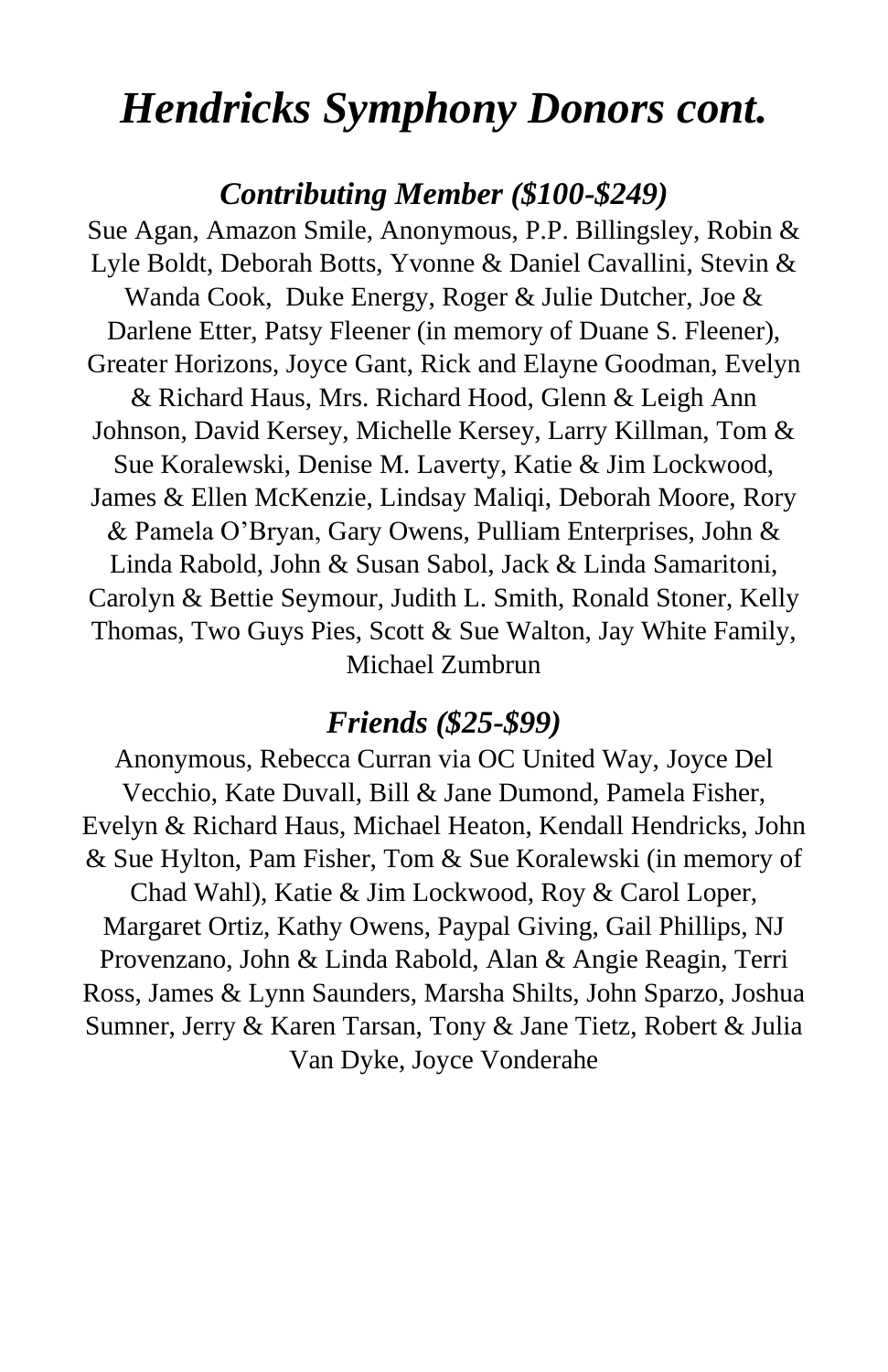# **Hendricks Symphony Ushers Guild**

*Volunteers from Koinonia from Avon United Methodist Church*

**Friday Ushers:**

Suzy Elliott Joyce Groover Connie Kenyon Michele Pitts Denise Wilson

### **Sunday Ushers:**

Janet Carowan Donna Curtis Beth Hilton Linda Ralston Nancy Shelborne Nancy Wallbom

Please join us in thanking these ushers, we would not be able to put on this performance without their support!





Our mission is to delight our clients, help them identify and achieve their goals, and deliver peace of mind.

| Audit and Other Assurance Services | <b>Tax Services</b>                   |
|------------------------------------|---------------------------------------|
| <b>Consulting Services</b>         | <b>Financial Services</b>             |
| <b>Employee Benefits Services</b>  | <b>Outsourced Accounting Services</b> |

5342 West Vermont Street Indianapolis, IN 46224 (317) 241-2999 www.greenwaltcpas.com